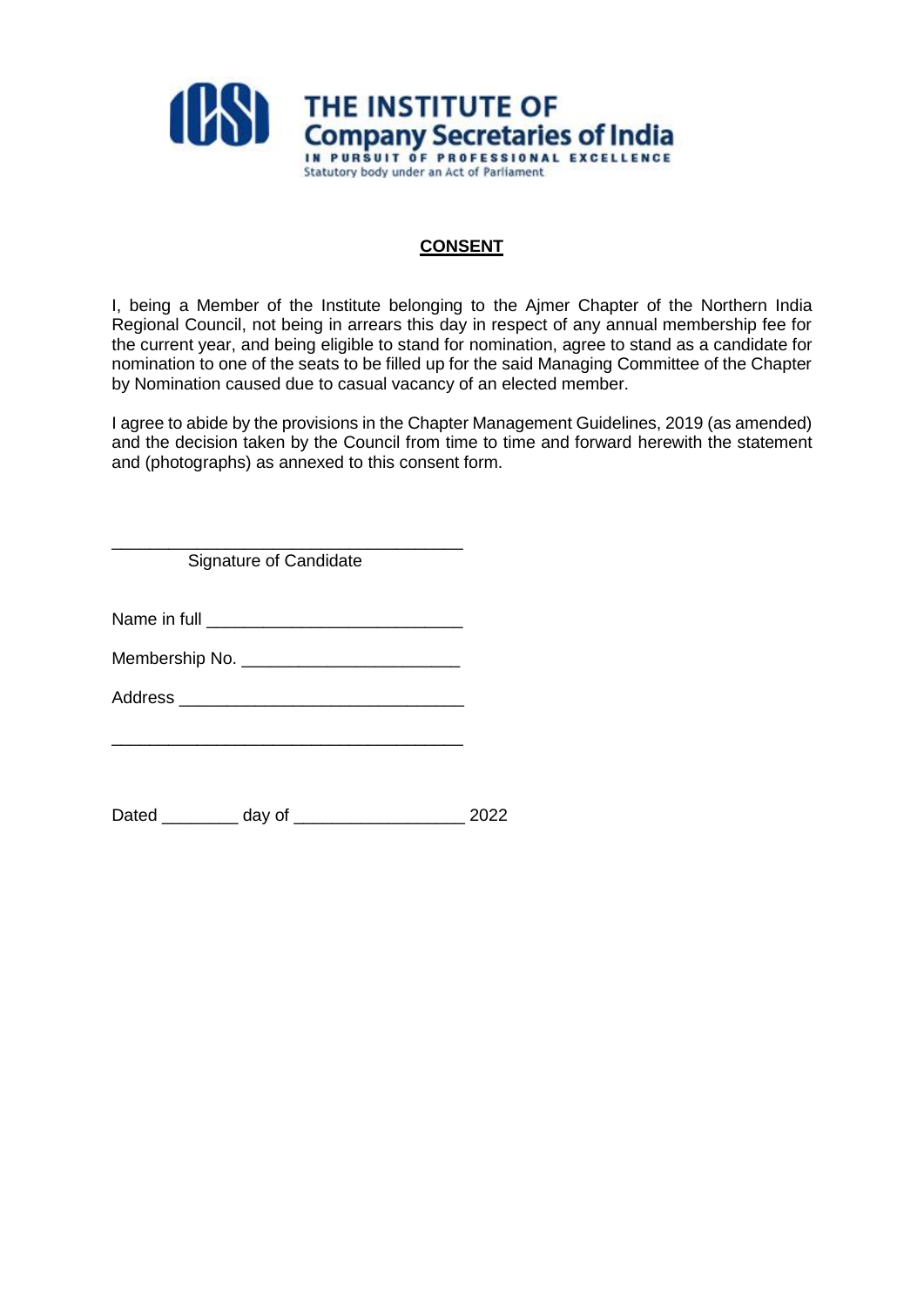Please paste latest passport size colour photograph

## **STATEMENT OF PARTICULARS TO THE NOMINATION FORM ALONG WITH TWO COLOURED PHOTOGRAPHS**

(To be annexed to the consent Form for Nomination to the Member of Managing Committee of Ajmer Chapter of the Institute of Company Secretaries of India).

| a. Name, Membership No., Professional Address                                                                                                                                                                                                                                                                                                                                                                                                                                                                                                                                                            |                   |
|----------------------------------------------------------------------------------------------------------------------------------------------------------------------------------------------------------------------------------------------------------------------------------------------------------------------------------------------------------------------------------------------------------------------------------------------------------------------------------------------------------------------------------------------------------------------------------------------------------|-------------------|
| b. Date of birth                                                                                                                                                                                                                                                                                                                                                                                                                                                                                                                                                                                         |                   |
| c. Date of Enrolment as an Associate / Fellow                                                                                                                                                                                                                                                                                                                                                                                                                                                                                                                                                            | ÄCS<br><b>FCS</b> |
| d. Whether citizen of India                                                                                                                                                                                                                                                                                                                                                                                                                                                                                                                                                                              |                   |
| e. Whether found guilty of any professional or<br>other misconduct and consequently whether he<br>has been reprimanded or the name has been<br>removed from the Register or has been awarded<br>penalty of fine as on the date of nomination;                                                                                                                                                                                                                                                                                                                                                            |                   |
| f. If the answer to (e) above is in affirmative,<br>please provide the following details, wherever<br>applicable (separately for each misconduct for<br>which found guilty):<br>the offence for which found guilty<br>the date of reprimand<br>the date from which the name<br>was removed on account of<br>above disqualification from the<br>Register<br>the total period of removal<br>the date on which the period of<br>removal expires<br>whether the removal was on<br>account of misconduct falling<br>under the First Schedule or<br><b>Second Schedule</b><br>the date on which the penalty of |                   |
| amount of penalty of fine                                                                                                                                                                                                                                                                                                                                                                                                                                                                                                                                                                                |                   |
|                                                                                                                                                                                                                                                                                                                                                                                                                                                                                                                                                                                                          | fine was awarded  |